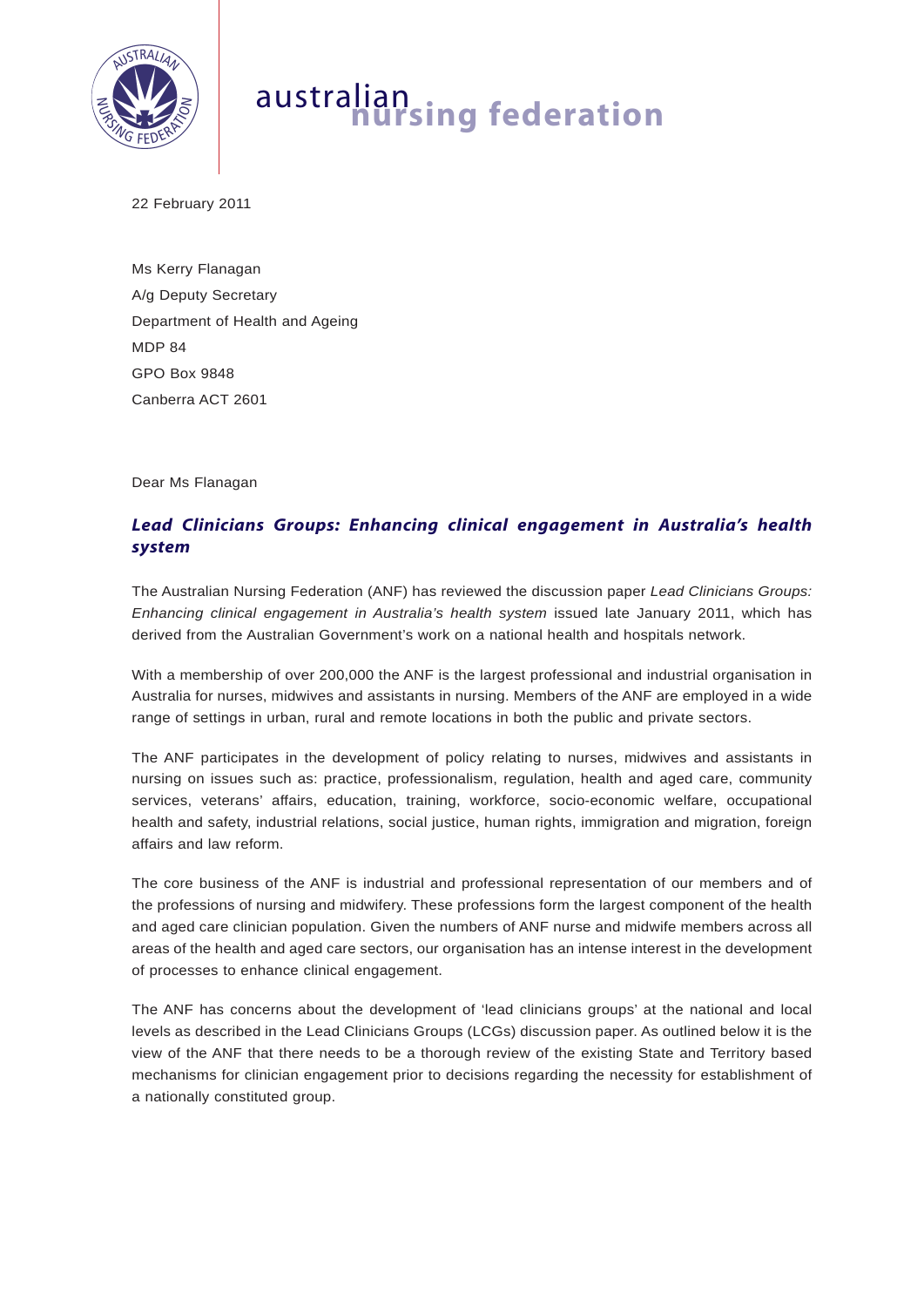Central to concern for the well-being of the people for whom the nursing and midwifery professions provide care is delivery of safe, competent care and the availability of adequate human and material resources to undertake that care effectively. The ANF agrees with the LCG (LCGs) discussion paper that *a focus on providing the 'right care, at the right time, in the right location, by the right provider', is a key underpinning of health reform*. Fundamental to achieving health reform, in terms of improving health outcomes, is ensuring there are adequate numbers of nursing and/or midwifery staff employed to be able to provide individualised care. That means, high nursing/midwifery clinician to patient/ resident ratios in areas where there is a need for complex care and lower numbers of staff and/or different skills mix configuration where lower care needs are required.

It seems incongruous to the ANF that significant funding can be relatively easily identified and allocated to the establishment of lead clinician groups at national and local levels (\$56 million) when funding is not similarly forthcoming for providing adequate numbers of clinician support for care delivery – be that nursing, midwifery, assistant in nursing; medical; or allied health. Further, that funding cannot be found to appropriately remunerate sectors of the health and aged care workforce, most particularly nurses and assistants in nursing employed in aged care.

In proposing the need for lead clinicians groups the LCGs discussion paper says that

*During the Australian Government's consultations leading up to the NHHN* (National Health and Hospitals Network) *reforms, many clinicians expressed that they did not feel there were opportunities for them to be involved in decisions about the delivery of health services in their communities.* 

It was noted in the National Health and Hospitals Network (NHHN) report (to which the LCGs discussion paper refers) there was a need therefore for local clinical engagement and coordination, and, this was a particular issue in rural and regional communities. Given this identified need for local level engagement of clinicians (the ANF reads "clinicians" as nurses/midwives, medical and allied health) the ANF considers it would be more appropriate to commence with improving clinician involvement in health services leadership at the local level in the first instance, and then consider the necessity for a national clinicians group. The national health reforms should be seeking to bring the focus of care activity (and concomitant funding) closer to the point of delivery of health and aged care.

The LCGs discussion paper outlines at *Appendix A* the clinical engagement mechanisms already in place in the States and Territories, through networks which are variously titled clinical senates/ advisory councils. In some States the most timely and efficient method for improving local clinical engagement may be to invest effort and funds into building the capacity of these existing structures. However, there needs to be a review of their processes as some of the ANF Branches have expressed concerns about the level of consultation occurring within current jurisdictional clinician groups. The ANF supports the view that membership of these groups consist of "key local clinicians from a range of disciplines and consumers relevant to local health care services". We would expect these local groups would have equal representation of all health professional disciplines and a minimum of two consumer representatives.

To strengthen the national health reform agenda the ANF suggests that a set of nationally applicable principles be determined, by a clinician stakeholder group, to give a level of consistency in accountability (both to government and the public), composition, operational outcomes, and evaluation, of the local clinicians groups. The ANF is well placed to represent nursing and midwifery on this time-limited group which would be responsible to the Minister for Health and Ageing.